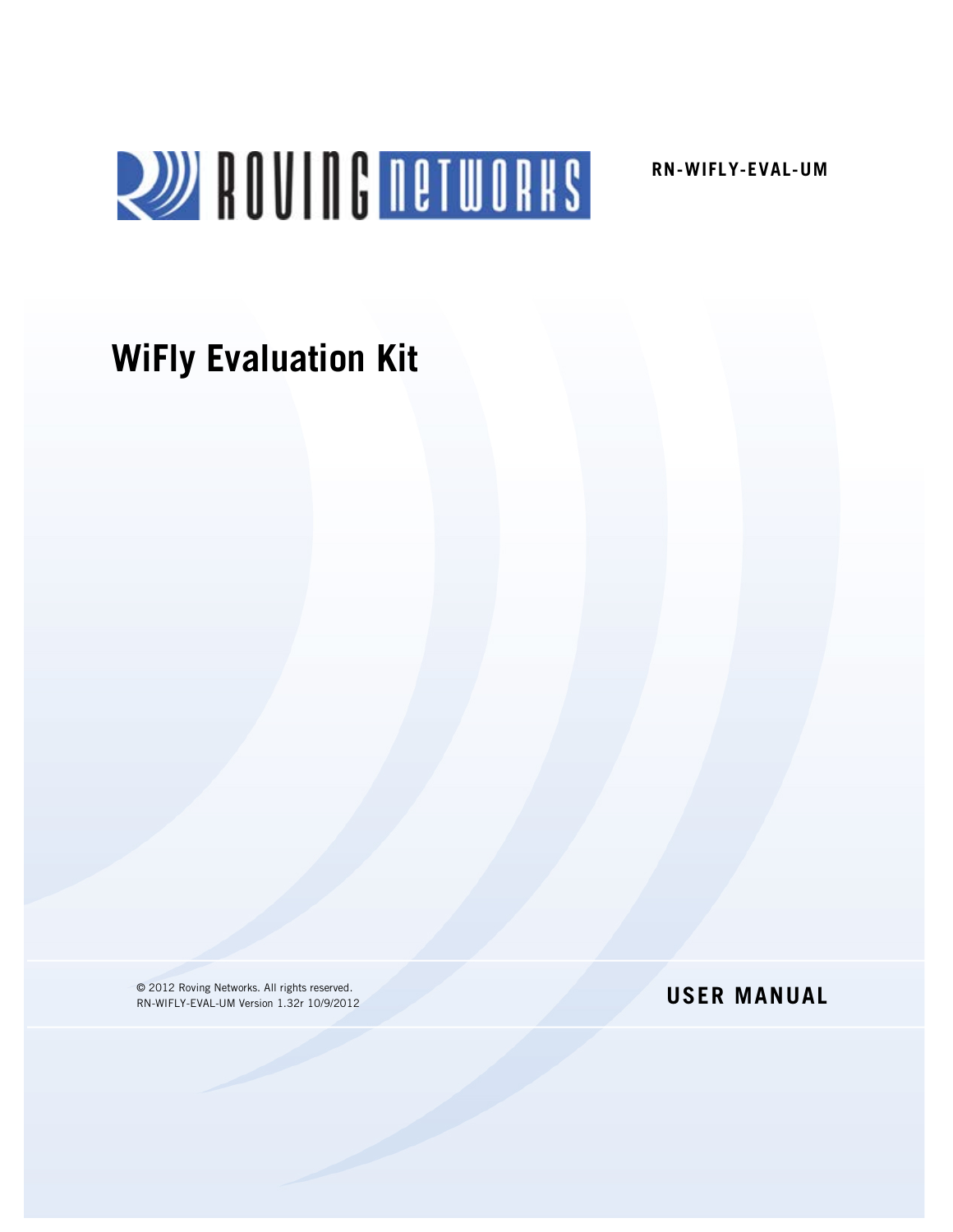

# **OVERVIEW**

This document describes the hardware and software setup for Roving Networks evaluation kits, which contain the hardware you need to evaluate the RN-171 or RN-131 WiFly 802.11 b/g modules. The RN-171 and RN-131 WiFly modules are mounted to evaluation boards. Each board contains status LEDs, connections for the programmer and UART interfaces, a voltage regulator, and easy access to GPIO pins.

You can use the evaluation kits to configure and program the WiFly module using the command interface, create connections, and transfer data. The command interface is made up of simple ASCII commands. See "Resources & Related Documents" on page 13 for information on available documentation.

# **Evaluation Kit Description**

The evaluation kits include the hardware required to connect the evaluation board to your computer. See Table 1 for information on which hardware is provided with each kit. Additionally, Appendix A provides photographs and detailed information on each kit's contents. To evaluate the module on the evaluation board, you need a computer with a USB port running the Microsoft Windows or Mac OS-X operating system.

NOTE: Before beginning your evaluation, you may need to install the driver for the USB cable. You can download the drivers (as well as other tools and utilities) from the Roving Networks website at http://www.rovingnetworks.com/support.php.

|  |  | Table 1. Evaluation Kit Hardware, Note (1) |  |  |
|--|--|--------------------------------------------|--|--|
|--|--|--------------------------------------------|--|--|

| <b>Hardware</b>                    | <b>Description</b>                                                  | <b>RN-131-EK</b>            | <b>RN-171-EK</b>            |
|------------------------------------|---------------------------------------------------------------------|-----------------------------|-----------------------------|
| Evaluation board                   | Contains the WiFly module and connectors.                           | <b>For RN-131</b><br>module | <b>For RN-171</b><br>module |
| USB cable                          | Links your computer to the evaluation board.                        |                             |                             |
| Battery pack                       | Provides power to the evaluation board (requires 2 AA batteries).   |                             |                             |
| PCB trace antenna                  | Trace antenna included on the PCB.                                  |                             |                             |
| On-board chip antenna<br>and U.FL. | The PCB includes an on-board chip antenna and a U.FL.<br>connector. |                             |                             |

#### *Notes:*

1. See "Appendix A: Legacy Evaluation Kits" on page 14 for more information on evaluation boards that use a serial cable.

Figure 1 shows the RN-131-EK evaluation board and pin information. Table 2 describes the LED indicators.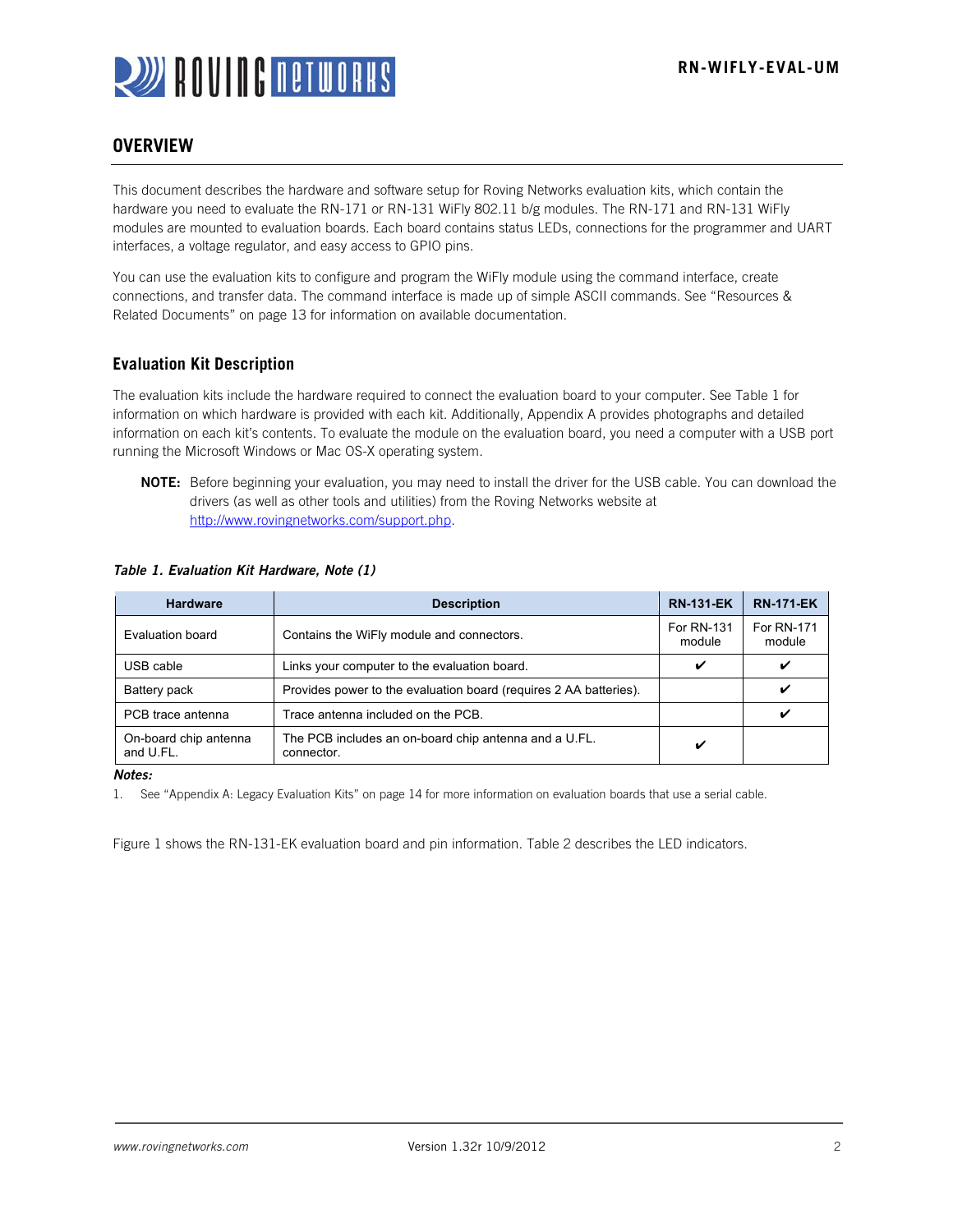

## *Figure 1. RN-131-EK Evaluation Board*



than 1.2-V DC. Otherwise, the module may be permanently damaged.

#### *Table 2. RN-131-EK Evaluation Board LED Indicators*

| <b>Condition</b> | <b>Blue LED</b> | <b>Red LED</b>          | <b>Yellow LED</b>        | <b>Green LED</b>         |
|------------------|-----------------|-------------------------|--------------------------|--------------------------|
| On solid         | Unused          |                         |                          | Connected over TCP       |
| Fast blink       | Unused          | Not associated          | Rx/Tx data transfer      | No IP address            |
| Slow blink       | Unused          | Associated, no Internet | -                        | IP address OK            |
| Off              | Unused          | Associated, Internet OK | $\overline{\phantom{0}}$ | $\overline{\phantom{0}}$ |

Figure 2 shows the RN-171-EK evaluation board and pin information. Table 3 describes the LED indicators.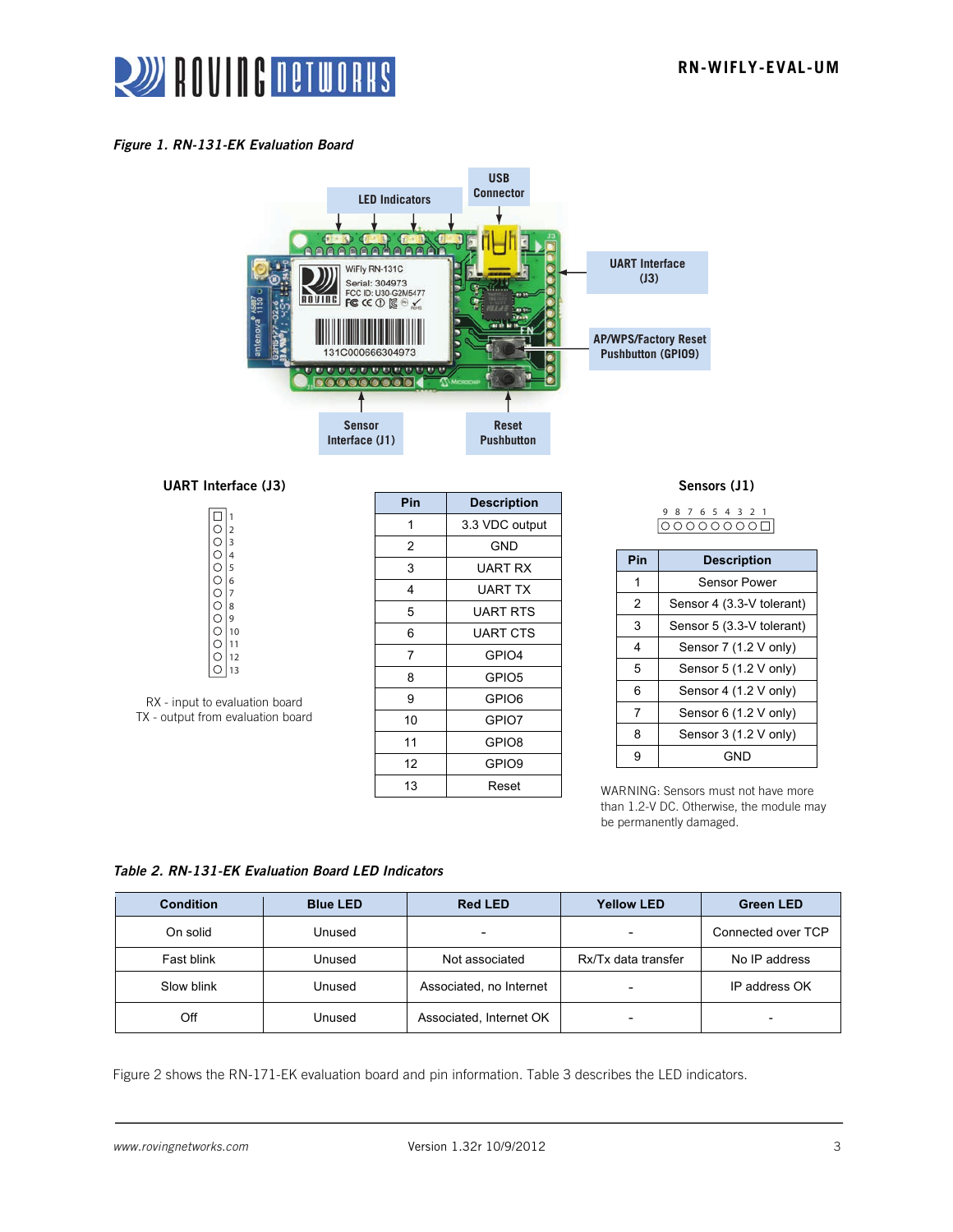

## *Figure 2. RN-171-EK Evaluation Board*



*Only* should not exceed 1.2 V or permanent damage will occur.

#### *Note:*

1. The RN-171 module drives GPIO8 HIGH on powerup, which overrides software configured powerup values, such as set sys value 0x0000 on GPIO8.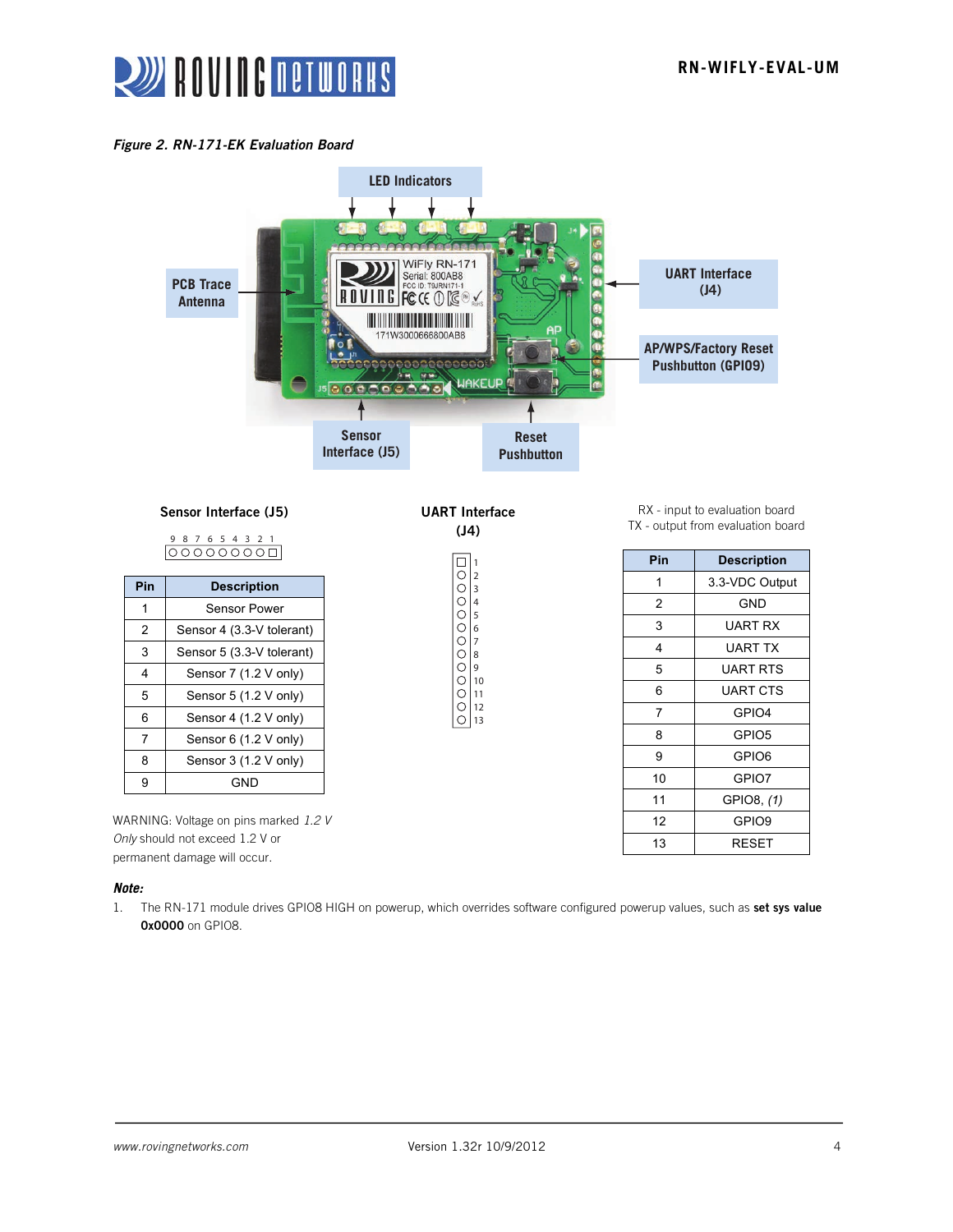

# *Table 3. RN-171-EK Evaluation Board LED Indicators*

| <b>Condition</b> | <b>Blue LED</b> | <b>Red LED</b>          | <b>Yellow LED</b>        | <b>Green LED</b>         |
|------------------|-----------------|-------------------------|--------------------------|--------------------------|
| On solid         | Not used        | -                       | $\overline{\phantom{0}}$ | Connected over TCP       |
| Fast blink       | Not used        | Not associated          | Rx/Tx data transfer      | No IP address            |
| Slow blink       | Not used        | Associated, no Internet | -                        | IP address OK            |
| Off              | Not used        | Associated, Internet OK | -                        | $\overline{\phantom{0}}$ |

# **HARDWARE SETUP**

To set up the evaluation hardware, perform the following steps:

- 1. Provide power to the board:
	- *RN-131-EK*—The USB cable supplies power to the board.
	- *RN-171-EK*—Insert 2 AAA batteries into the battery pack. Alternatively, the USB cable can supply power to the board.
- 2. Connect the USB cable to a USB port on your computer and to the USB connector on the evaluation board. Windows should automatically install the drivers for the cable. If it does not, download and install the FTDI drivers from the Support page on the Roving Networks website at http://www.rovingnetworks.com/support.php. Note the COM port to which you have attached the cable.

Figure 3 shows the completed hardware setup for the evaluation boards.

## *Figure 3. Hardware Setup*



*RN-131-EK Evaluation Board Hardware Setup RN-171-EK Evaluation Board Hardware Setup*

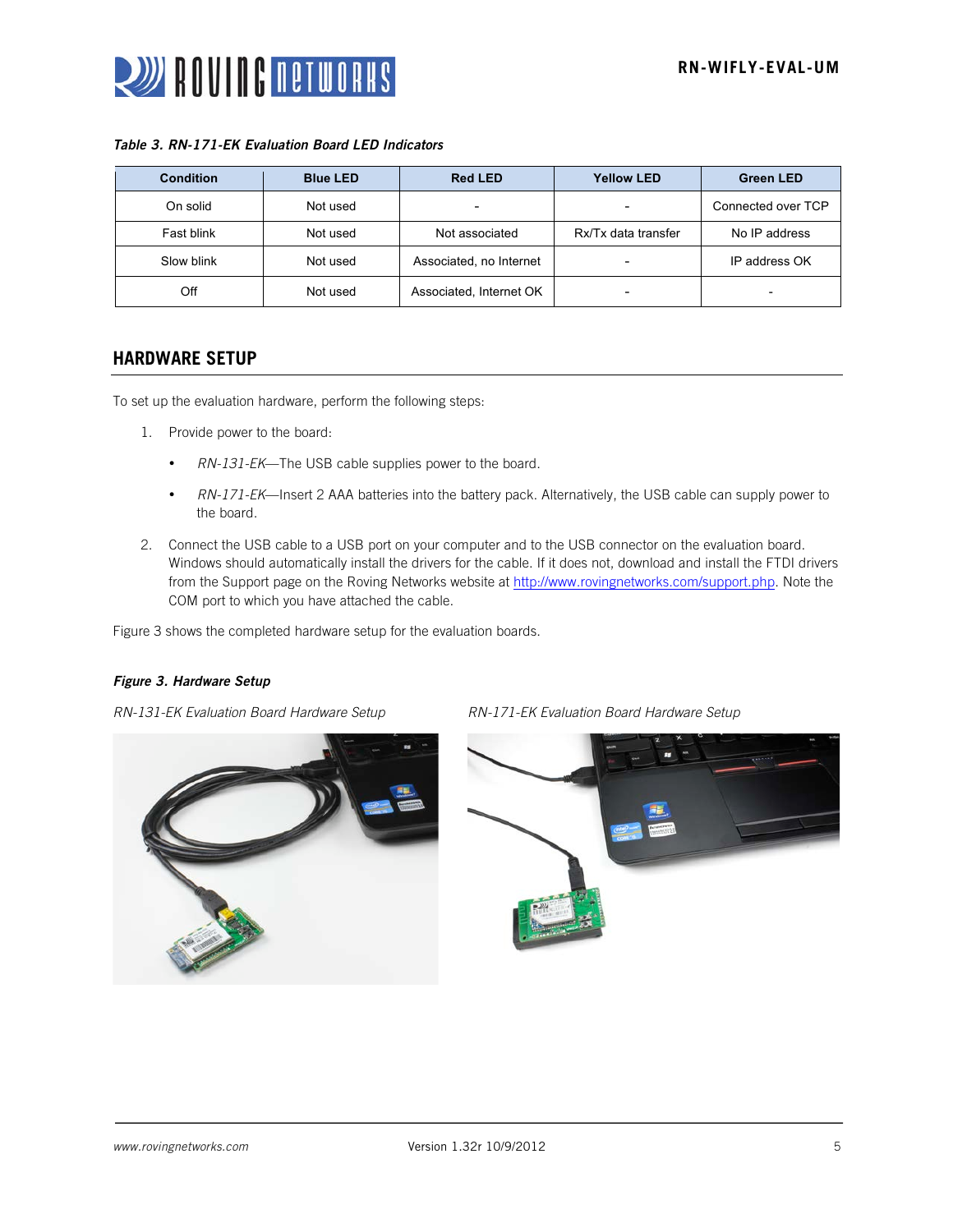

# **CONFIGURATION**

The WiFly module operates in two modes: data mode (default) and command mode. While in data mode, the WiFly module is essentially a data pipe. When the module receives data over Wi-Fi, it strips the TCP/IP headers and trailers and passes the user data to the UART. When data is written to the UART, the module constructs the TCP/IP packet and sends it out over Wi-Fi. Thus, the entire process of sending/receiving data to the host is transparent to the end microprocessor. See Figure 4.





By default, the module is in data mode. Sending the escape sequence \$\$\$ causes the module to enter command mode. Once in command mode, you can configure the WiFly device using simple ASCII commands. To exit command mode and return to data mode, type  $exit < c$ r $>$ .

Basic configuration only requires the wireless network access point's name (SSID) and authentication password. The WiFly module can only associate with one network at a time. Roving Networks recommends that you begin your evaluation by configuring the WiFly module using an open access point to simplify the setup.

There are two ways to configure the WiFly module:

- Over the UART, which is connected to a computer or microprocessor
- Via Wi-Fi using ad hoc networking

You need a terminal emulator to complete the setup.

NOTE: Roving Networks suggests using either the TeraTerm (Windows OS) or CoolTerm (Mac OS-X) terminal emulator program.

# **Configuration Using a Cable**

The RN-131-EK and RN-171-EK boards use a USB cable to allow your computer to communicate with the WiFly module on your evaluation board. The following instructions describe how to use a terminal emulator to go into configuration mode, send commands to find networks, associate with an access point, and save your configuration.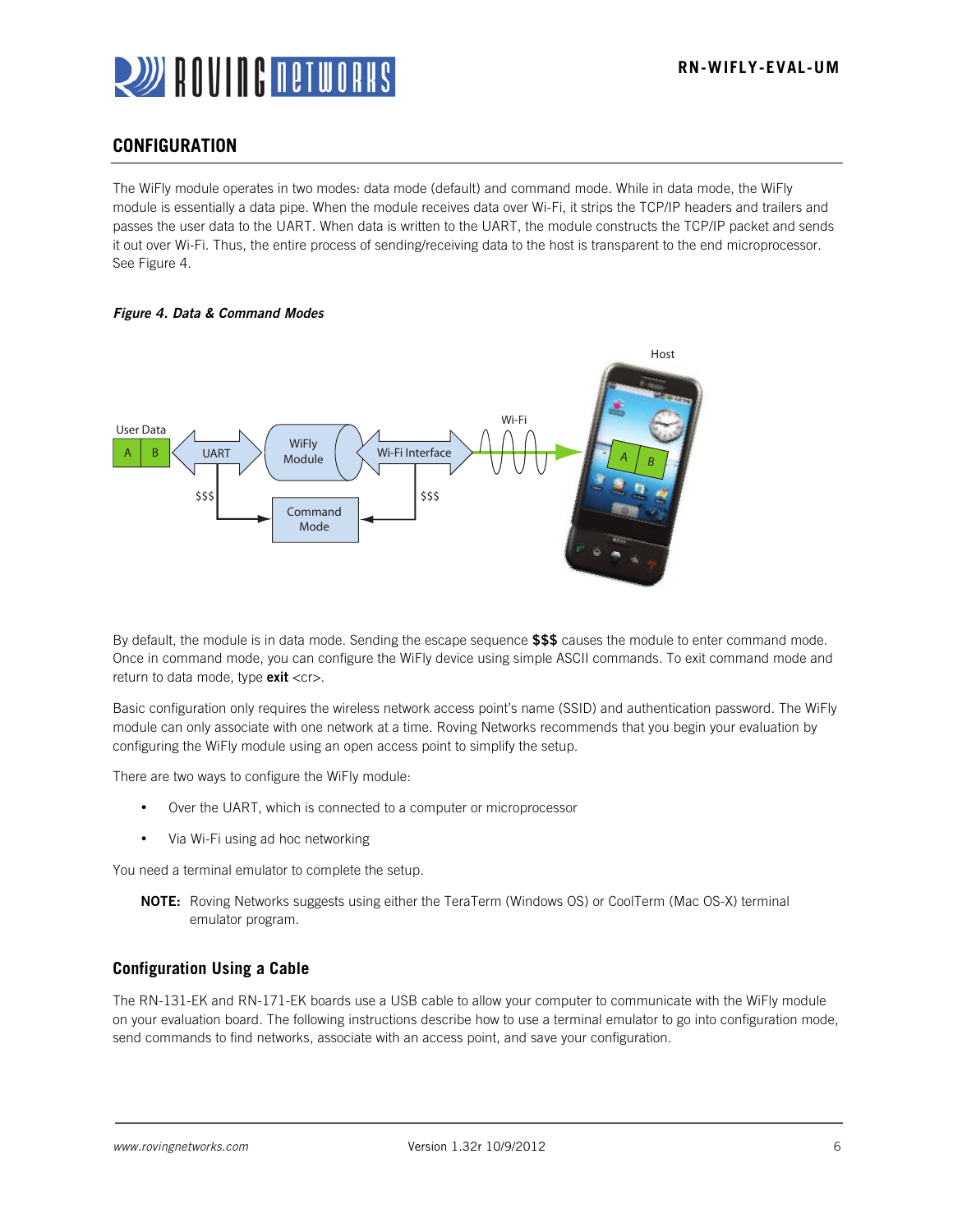

# *Configure the Module Using a Terminal Emulator*

To communicate with the module using a terminal emulator, perform the following steps:

- 1. Determine the COM port that was assigned to the USB cable. If you do not know the COM port number, you can find it using the Windows Device Manager, which is in the system tools. In the Device Manager, browse and expand the selection for Ports (COM & LPT). In the example shown in Figure 5, the port is COM9. For OS-X, if you are using CoolTerm, you can view and select the port from within the application.
	- NOTE: Legacy evaluation boards use a USB-to-serial cable. If you are using one of these boards, use the COM port to which the USB-to-serial cable is attached.
- 2. Open your terminal emulation program.
- 3. Specify the COM port. If you are using TeraTerm, select *Serial* and choose the COM port number from the *Port* dropdown list box.
	- NOTE: The default serial port setting for the WiFly module is 9600 baud, 8 bits, no parity, and 1 stop bit.

*Figure 5. Finding the COM Port Number in Windows*

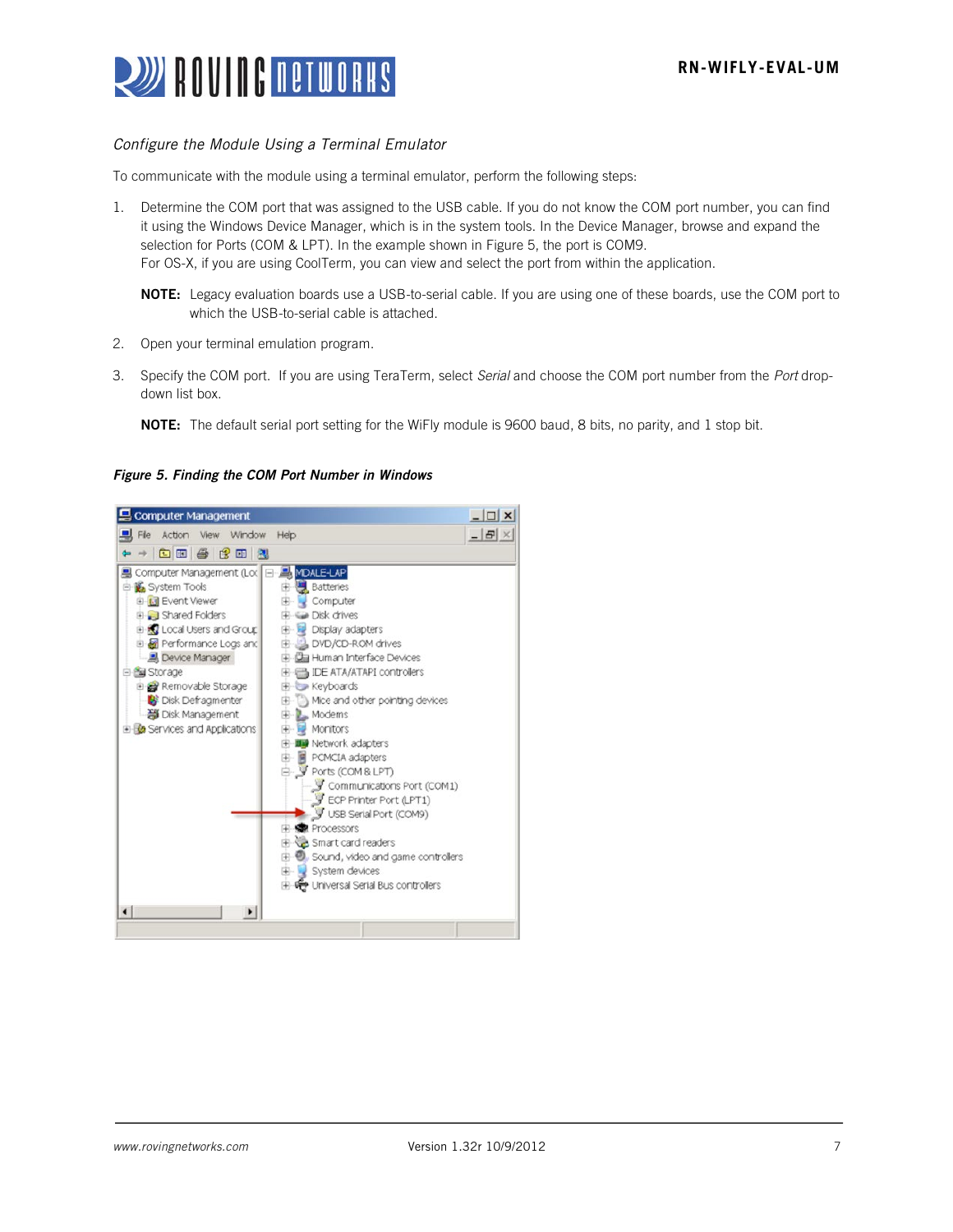

# *Enter Command Mode*

To enter command mode, perform the following steps in the terminal emulator:

- 1. Type \$\$\$. You must type \$\$\$ together quickly with no additional characters before or after them. The module replies with CMD to indicate it is in command mode.
- 2. Type show net <cr> to display the current network settings.
	- NOTE: When a command completes, the terminal displays a prompt in the format <*X.XX*> where *X.XX* indicates the module's firmware version. In Figure 6, the version is 2.28.

*Figure 6. Show Current Network Settings*



To issue commands to the module, you send a keyword followed by optional parameters. Commands are case sensitive, and you cannot use spaces in parameters. Use a  $\frac{4}{3}$  to indicate a space, e.g., MY NETWORK should be written as MY\$NETWORK. Additionally, you can use shorthand for the parameters. For example, the following commands are equivalent:

- set uart baudrate 115200
- set uart **b** 115200
- set u b 15200

NOTE: You cannot use shorthand for command keywords. For example, s uart baudrate 115200 is illegal.

The WiFly module supports a variety of command keywords. The *Advanced User Manual*, which is available on the Support page of the Roving Networks website, provides a complete command reference. For evaluation purposes, you may view the current settings using the get command; get everything shows all parameters.

Table 4 shows additional parameters for the set and get commands.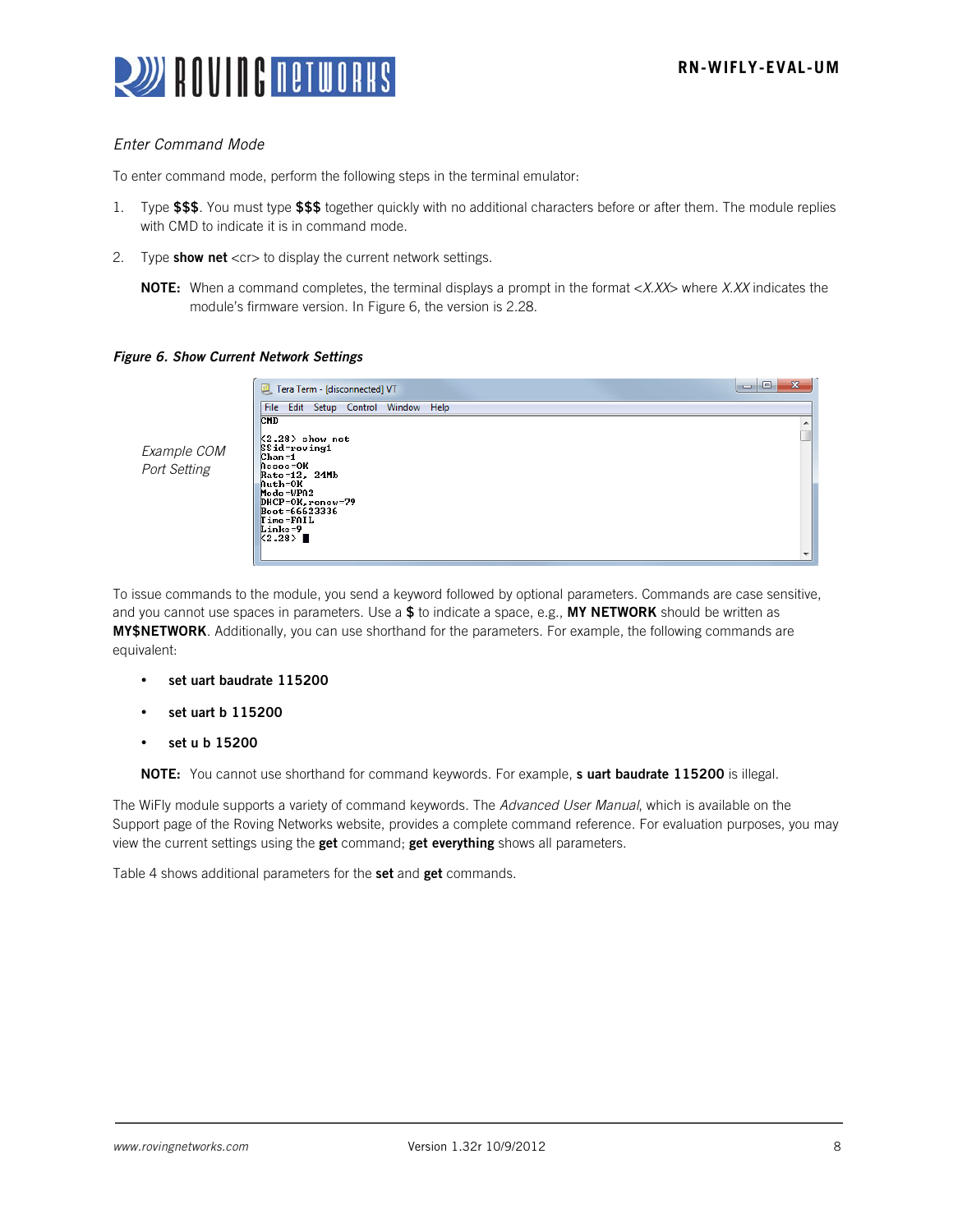

## *Table 4. Basic set & get Parameters*

| <b>Parameter</b> | <b>Function</b>                                                  |
|------------------|------------------------------------------------------------------|
| adhoc            | Controls the ad hoc parameters.                                  |
| broadcast        | Controls the broadcast hello/heartbeat UDP message.              |
| comm             | Communication and data transfer, matching characters.            |
| dns              | DNS host and domain.                                             |
| ftp              | FTP host address and login information.                          |
| ip               | IP settings.                                                     |
| option           | Optional and infrequently used parameters.                       |
| sys              | System settings, such as sleep and wake timers.                  |
| time             | Realtime clock settings.                                         |
| uart             | Serial port settings, such as baud rate and parity.              |
| wlan             | Wireless interface, such as SSID, channel, and security options. |

## *Find Available Networks*

Once you are in command mode, you can instruct the WiFly module to search for available networks. Type scan <cr> in the terminal emulator to view a list of Wi-Fi networks within range. See Figure 7.

# *Figure 7. Scan for Networks*

| COM3 - Tera Term VT                                                                                                                                                                                                                                                                                                                                                                                                                                                                                                                                                                                                                                                                                                                                                                                                                                                                                                                    | $\mathbf{x}$<br>回<br>$\Box$ |
|----------------------------------------------------------------------------------------------------------------------------------------------------------------------------------------------------------------------------------------------------------------------------------------------------------------------------------------------------------------------------------------------------------------------------------------------------------------------------------------------------------------------------------------------------------------------------------------------------------------------------------------------------------------------------------------------------------------------------------------------------------------------------------------------------------------------------------------------------------------------------------------------------------------------------------------|-----------------------------|
| File Edit Setup Control Window Help                                                                                                                                                                                                                                                                                                                                                                                                                                                                                                                                                                                                                                                                                                                                                                                                                                                                                                    |                             |
| scan<br>K2.23><br>SCAN:Found 8<br><b>Num</b><br>SS I D<br>Ch RSSI<br>MAC Address<br>Sec<br>Suites<br>SensorNet 01 -46 WPA2PSK 00:22:3f:6b:95:42 AESM-AES<br>1<br>1104<br>2<br>234567<br>3<br>roving1 01 -53 WPA2PSK 00:15:6d:fa:53:86 AESM-AES<br>3100<br>bertcontrol 06 -75<br>Open 00:18:02:70:7e:e8<br>2100<br>ø<br>roving-quest 06 -78 WPA2PSK 00:26:f2:4f:89:d6 AESM-AES<br>3104<br>ø<br>Й<br>miniblack 06 –72 WPA2PSK 00:23:15:55:46:7d AESM-AES<br>3100<br>Open 6a:2d:4d:22:96:ee<br>Adhoc<br>200<br>portthru 10 -58<br>Й<br>CoolBox 11 -60 WPA2PSK 00:16:b6:45:63:98 AESM-AES 3104<br>ø<br>8<br>linksys_WPS_4016 11 -69 WPA_Mix 00:1e:e5:67:73:b1 AES/TKIPM-TKIP<br>1104<br>ljoin roving1<br>DeAuth<br>Auto-Assoc roving1 chan=1 mode=WPA2 SCAN OK<br>Joining roving1 now<br>K2.23> Associated!<br>DHCP: Start<br>DHCP in 37ms. lease=120s<br>$IP=UP$<br>DHCP=ON<br>IP=192.168.2.66:2000<br>NM=255.255.255.0<br>GV=192.168.2.1 | Й                           |

#### *Associate with an Access Point*

You use the join keyword to associate with an open access point. As shown in the scan list, roving1 is an open access point. To associate with an access point, type the following commands (refer back to Figure 7):

join roving1

*or*

join # 1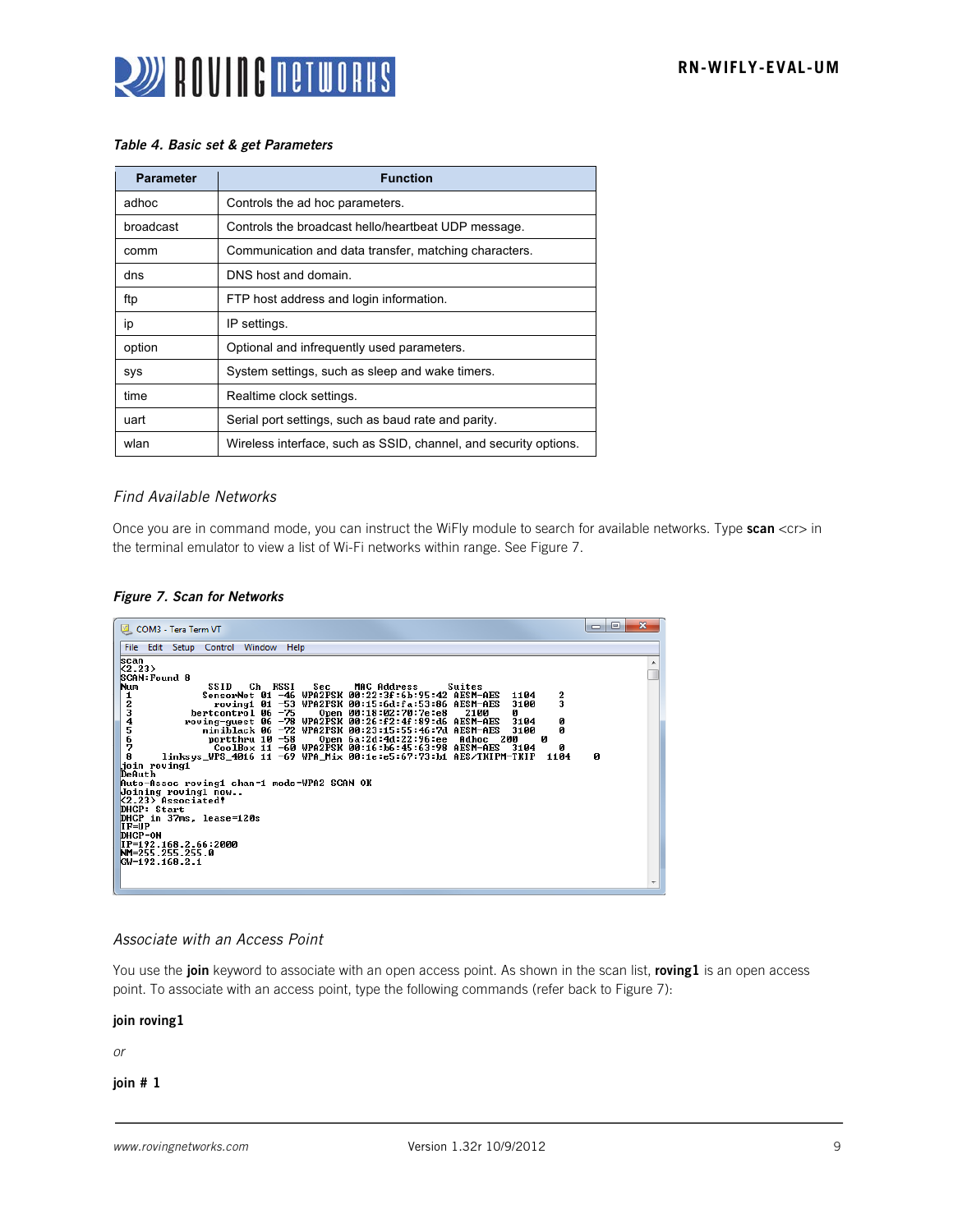

To disconnect from a network, type leave <cr>. The red LED blinks quickly when the WiFly module is not associated with an access point.

If you want the module to associate with a network automatically upon booting (i.e., persistent configuration), use the set wlan command with the SSID name. For example, type:

set wlan ssid roving1 save reboot

When the module wakes or power cycles, the module attempts to associate with the network roving1.

To associate with a secure network you must also include the network password. The WiFly module determines the security type automatically. In this case, type:

set wlan ssid roving1 set wlan pass rubygirl save reboot

See Figure 8. You can confirm the security settings by typing **get wlan** <cr>.

#### *Figure 8. Connect to a Secure Network*



## **Configuration Using Ad Hoc Mode**

You can configure the WiFly module over the air via an ad hoc network. Ad hoc networks are useful for point-to-point communication. In ad hoc mode, the WiFly appears as an access point with which other Wi-Fi devices can associate. You can turn on ad hoc mode using hardware or software configuration.

NOTE: The WiFly module only supports the OPEN mode for ad hoc networks.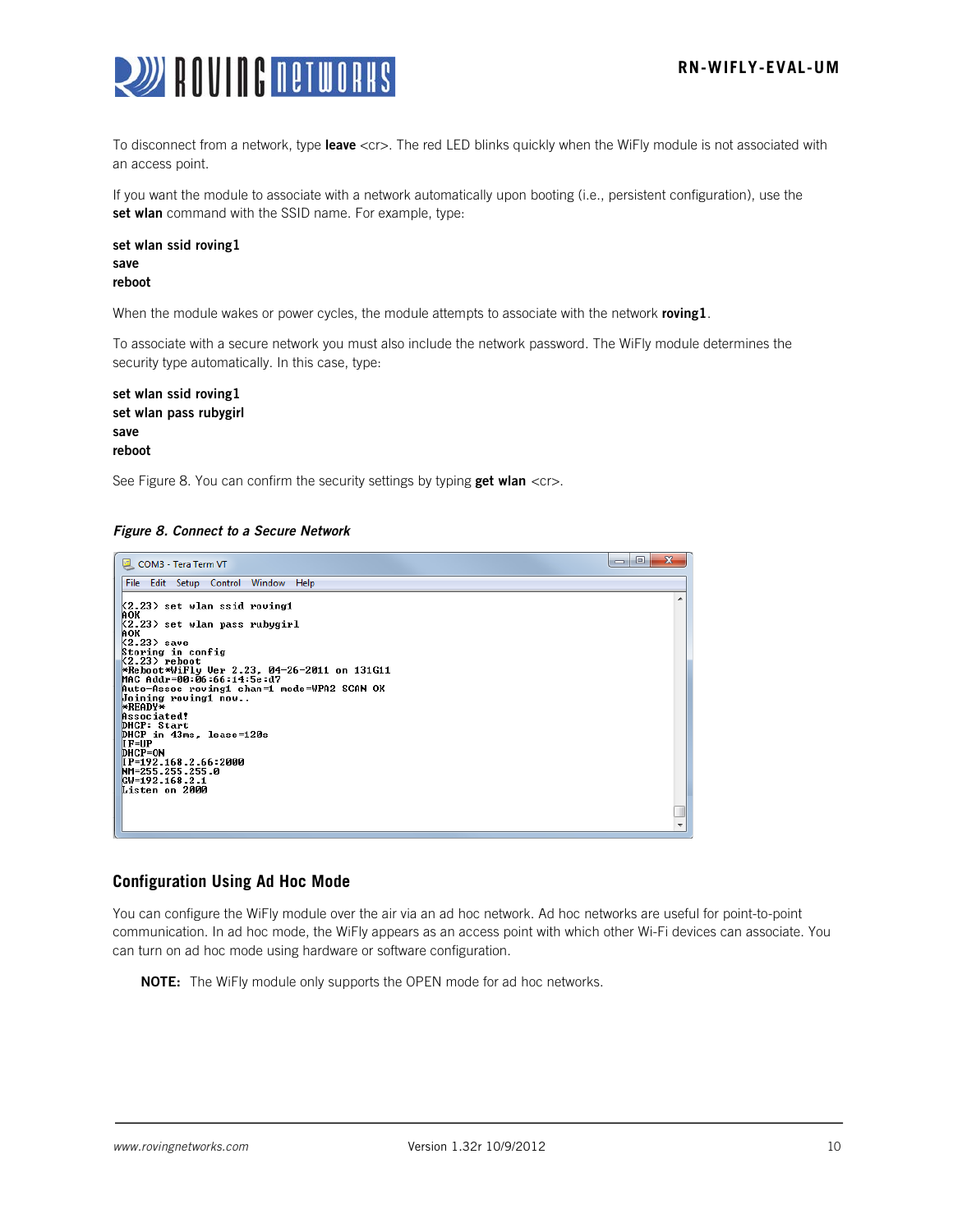

## *Enable Ad Hoc Mode via Hardware*

To enable ad hoc mode using hardware, set GPIO9 high (3.3 V) at power up. For the RN-134 board, GPIO9 is on pin 1 on the jumper block (J2). For the RN-174 board, GPIO9 is on the J6 connector. Upon power up with GPIO9 high, the WiFly module creates an ad hoc network with the following settings:

SSID: WiFly-GSX-*XX*, where *XX* is the final two bytes of the device's MAC address

IP address: 169.254.1.1

#### *Enable Ad Hoc Mode via Software*

To enable ad hoc mode in software, you use the set wlan command with the join, ssid, and chan parameters. For example, type the following commands in command mode:

#### set wlan join 4 set wlan ssid my\_adhoc\_network set wlan chan 1

Set the WiFly module's IP address and netmask. Because automatic IP assignment fixes the first two bytes of the IP address, use 255.255.0.0 as the netmask so that other devices connecting to the module can be reached. You can also set the netmask to a smaller subnet if the other device's IP addresses begin statically at the same subnet as the ad hoc device.

#### set ip address 169.254.1.1 set ip netmask 255.255.0.0

Turn off DHCP so that the module does not attempt to obtain an IP address from another device.

#### set ip dhcp 0

Save your configuration and reboot. The module will be in ad hoc mode. See Figure 9.

#### *Figure 9. Enable Ad Hoc Network Mode*

| COM3 - Tera Term VT                                                               | $\overline{\mathbf{x}}$<br>$\Box$<br>▭ |
|-----------------------------------------------------------------------------------|----------------------------------------|
| File Edit Setup Control Window Help                                               |                                        |
| $\vert$ $\langle 2.23 \rangle$ set wlan join 4<br>AOK                             |                                        |
| K2.23> set wlan ssid my_adhoc_net<br>AOK                                          |                                        |
| K2.23> set wlan channel 1<br>AOK                                                  |                                        |
| $K2.23$ set ip address 169.254.1.1<br><b>AOK</b>                                  |                                        |
| K2.23> set ip netmask 255.255.0.0<br><b>AOK</b>                                   |                                        |
| $\vert$ $\langle 2.23 \rangle$ set ip dhep 0<br><b>AOK</b>                        |                                        |
| $K2.23$ save                                                                      |                                        |
| Storing in config<br>$ \&2.23\rangle$ reboot                                      |                                        |
| <b>*Reboot*WiFly Uer 2.23, 04-26-2011 on 131G11</b><br>MAC Addr=00:06:66:14:5e:d7 |                                        |
| Creating ADhoc network                                                            |                                        |
| ADhoc on my_adhoc_net chan=1<br>$\star$ READY $\star$                             |                                        |
|                                                                                   |                                        |
|                                                                                   |                                        |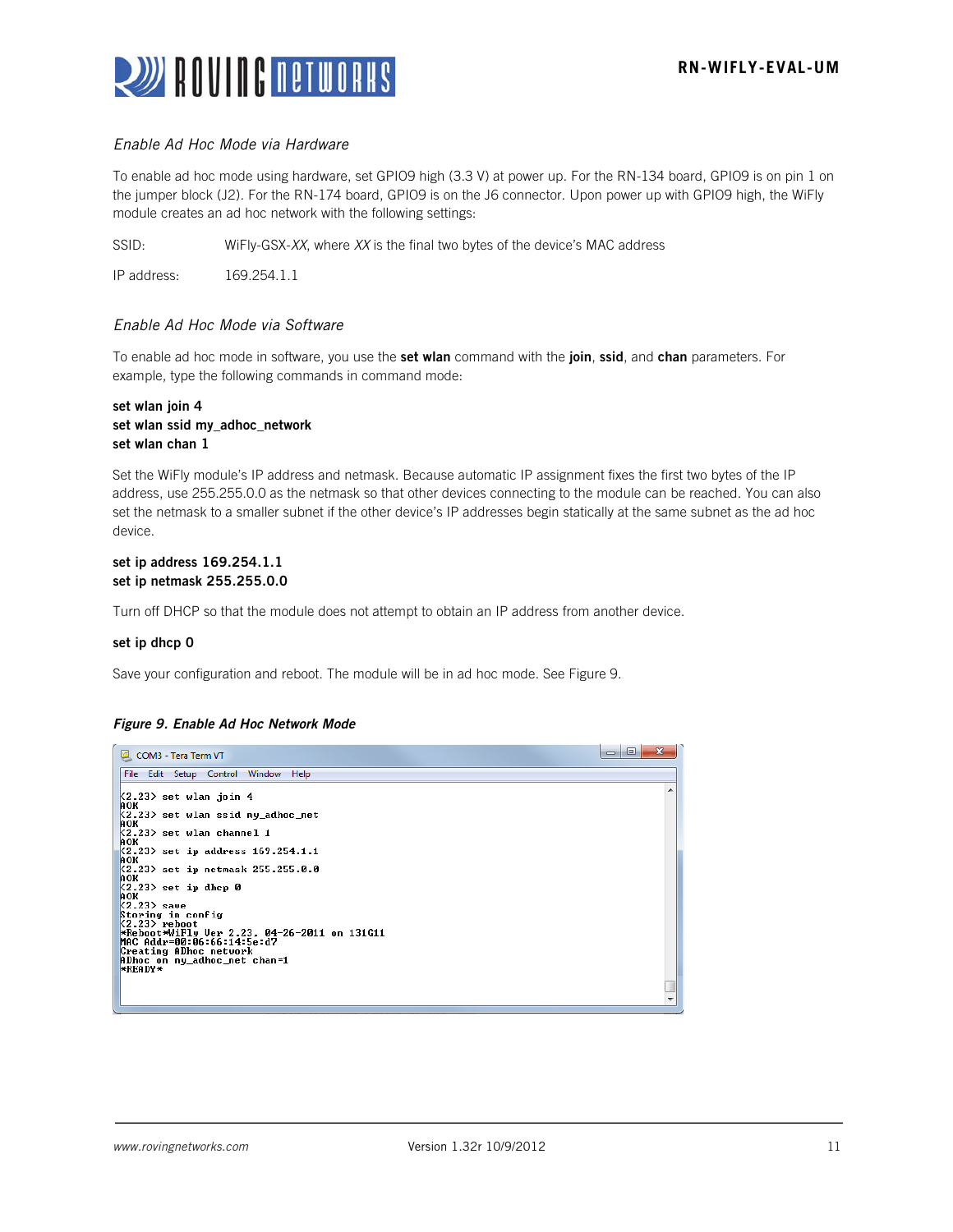

# *Associate with an Ad Hoc Network*

The WiFly module can associate with an ad hoc network created by another device. Type the commands:

#### set wlan ssid my\_adhoc\_network save reboot

To associate with an ad hoc network without saving the changes to the module's flash memory, use the join command, e.g., join my\_adhoc\_network <cr>.

If DHCP is enabled, the WiFly device obtains an IP address automatically when it associates with the ad hoc network. By definition, auto IP sets the first two bytes of the subnet to 169.254.*xxx.xxx*. The WiFly device requires 2 to 3 seconds to resolve the IP address.

To set the IP address statically, disable DHCP and explicitly assign the IP address:

#### set ip dhcp 0 set ip address 169.254.1.2

You can confirm that the device has properly associated with the ad hoc network using the ping keyword:

#### ping 169.254.1.1 10

#### *Associate with the WiFly Module over an Ad Hoc Network from a Computer*

You can associate with the ad hoc network from a computer by specifying the network name (and password, if required) in the operating system. For example, choose Control Panel > Networking and Sharing > Networking and Sharing Center (Windows Vista) or Control Panel > Network Connections (Windows XP). You can then view available networks and select the name of the WiFly ad hoc network.

NOTE: Once associated with the ad hoc network, Windows Vista may require a few minutes to allocate an IP address. To work around this issue, assign a static IP address under **Network Settings > TCP/IP > Properties**.

Once your computer is associated with the ad hoc network, you can use the WiFly module's IP address to open a connection or connect using telnet as you would with an enterprise connection.

NOTE: The WiFly module does not support ad hoc and infrastructure network modes simultaneously.

Once you have associated with the other network, you can telnet into the WiFly module to configure it. Open the telnet connection using port 2000.

# **NEXT STEPS**

Once you have set up the evaluation kit hardware and have gone through your initial evaluation using the instructions in this user guide, refer to the labs in the *WiFly Training Presentation* to get started developing applications.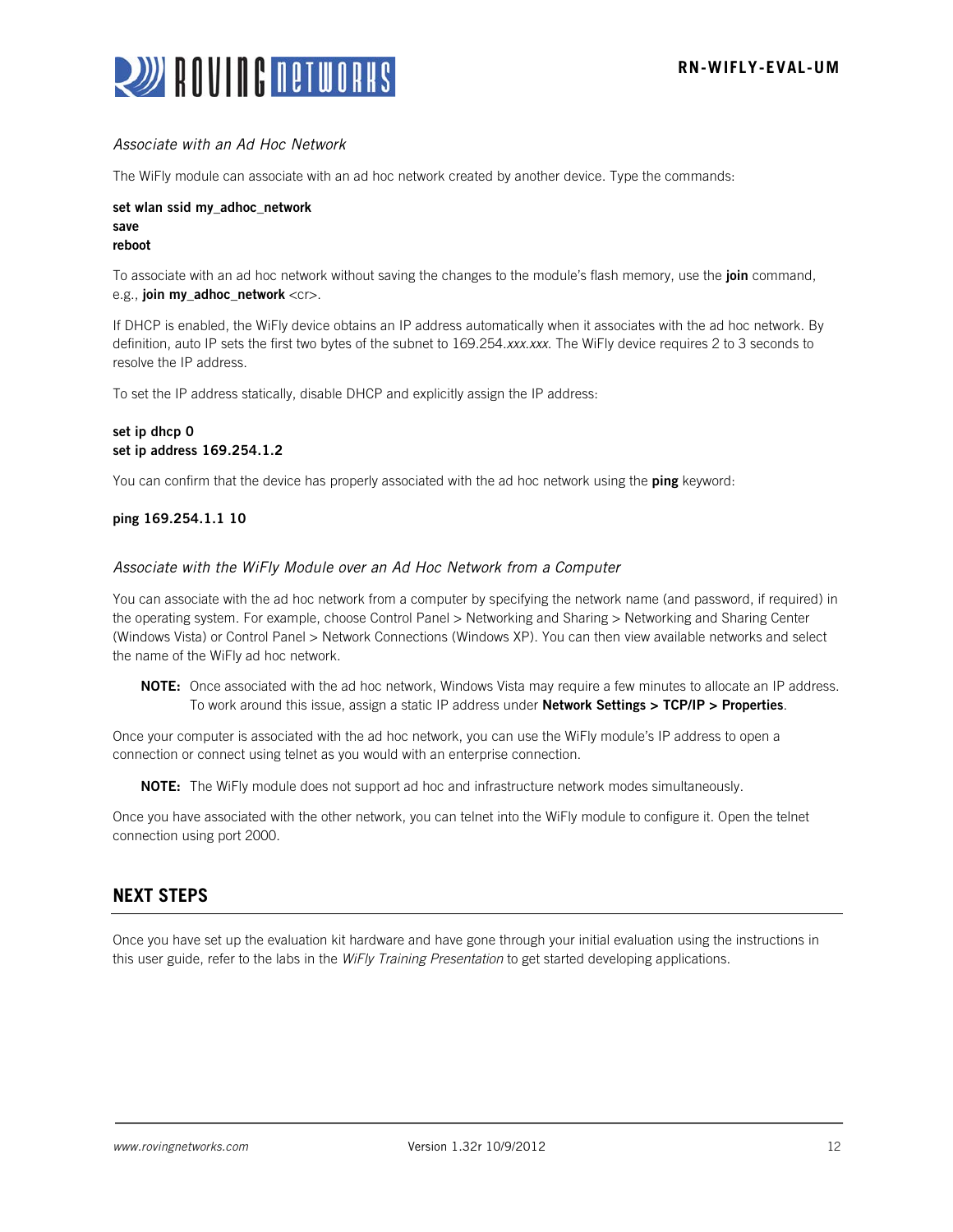

# **RESOURCES & RELATED DOCUMENTS**

For more information, refer to the following sources, which are available on the Support page on the Roving Networks website at http://www.rovingnetworks.com/support.php:

- *RN-171 Data Sheet*
- *RN-131 Data Sheet*
- *WiFly Command Reference, Advanced Features & Applications User Manual*
- *WiFly Training Presentation*
- Drivers, tools, and utilities

# **EVALUATION KIT CONTENTS & ORDERING INFORMATION**

Table 5 shows the evaluation kit contents and ordering information.

#### *Table 5. Evaluation Kit Contents*

| <b>Kit Photo</b> | <b>Contents</b>                                                                                                 |
|------------------|-----------------------------------------------------------------------------------------------------------------|
|                  | <b>RN-131-EK</b><br>RN-131-EK: Evaluation board for the<br>$\bullet$<br>RN-131 module<br>USB cable<br>$\bullet$ |
|                  | <b>RN-171-EK</b><br>RN-171-EK: Evaluation board for the<br>$\bullet$<br>RN-171 module<br>USB cable<br>$\bullet$ |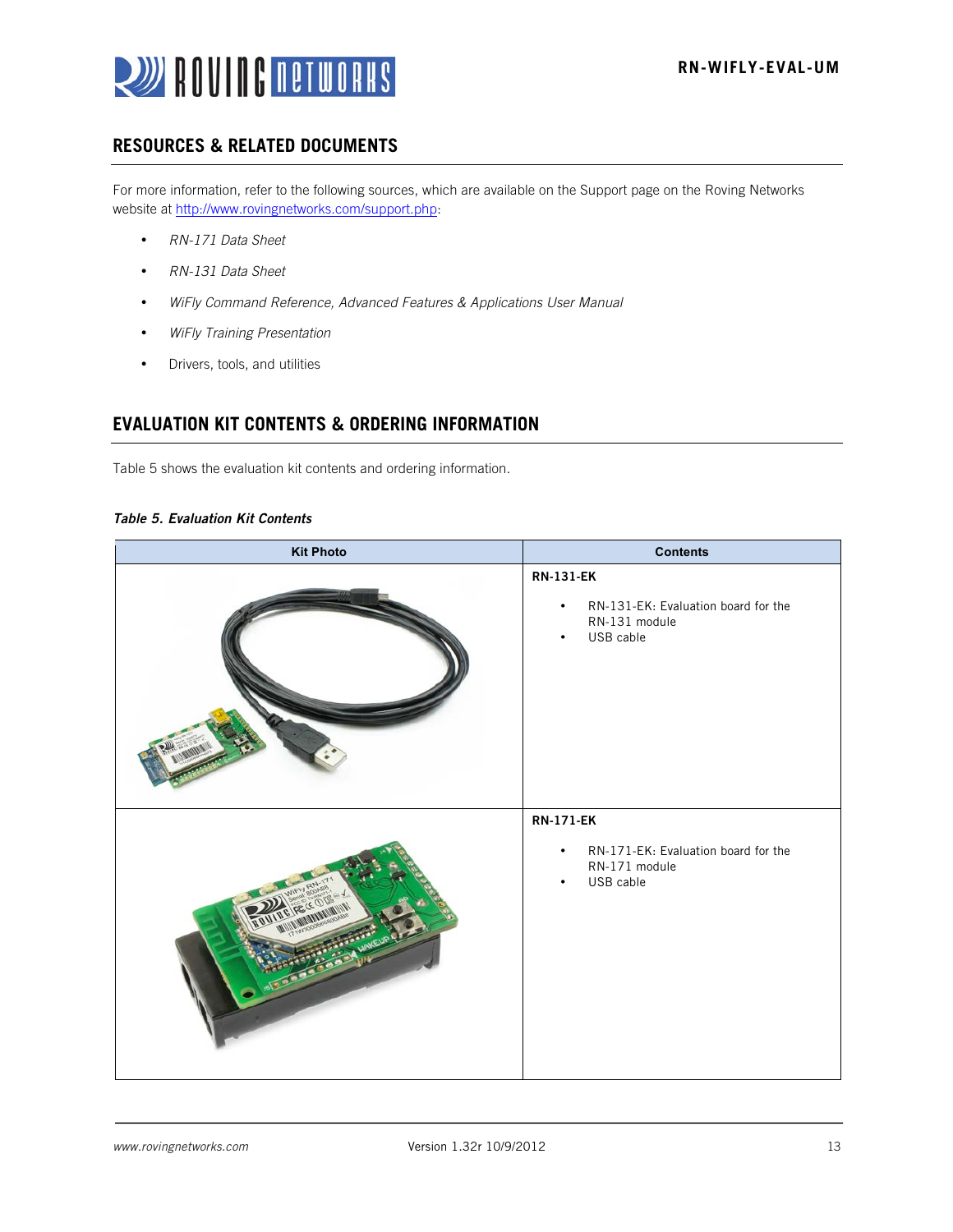

# **APPENDIX A: LEGACY EVALUATION KITS**

This appendix provides specifications for legacy Roving Networks evaluation kits. Table 6 provides an overview of the kits.

## *Table 6. Evaluation Kit Hardware*

| <b>Hardware</b>        | <b>Description</b>                                                             | RN-131G-EVAL                | <b>RN-134-K</b>      | <b>RN-174-K</b>      |
|------------------------|--------------------------------------------------------------------------------|-----------------------------|----------------------|----------------------|
| Evaluation board       | Contains the WiFly module and connectors.                                      | <b>For RN-131</b><br>module | For RN-131<br>module | For RN-171<br>module |
| USB-to-serial<br>cable | Links your computer to the evaluation board. Contains<br>the Prolific chipset. | ✓                           |                      | ✔                    |
| Null modem             | Connects the 10-pin serial cable to the USB-to-serial<br>cable.                | ✓                           | ✓                    | ✔                    |
| 10-pin serial<br>cable | Connects from the board's RS-232 header to a DB9<br>connector.                 | ✔                           | ✔                    | ✔                    |
| 9-V battery clip       | Provides power to the evaluation board (requires a<br>battery).                | ✓                           | V                    | ✔                    |
| Antenna cable          | U.FL and reverse SMA connectors.                                               | ✓                           |                      |                      |
| 4" dipole antenna      | Reverse SMA connector.                                                         | ✓                           |                      |                      |

Figure 10 shows the RN-134 evaluation board and pin information. Table 7 describes the LED indicators.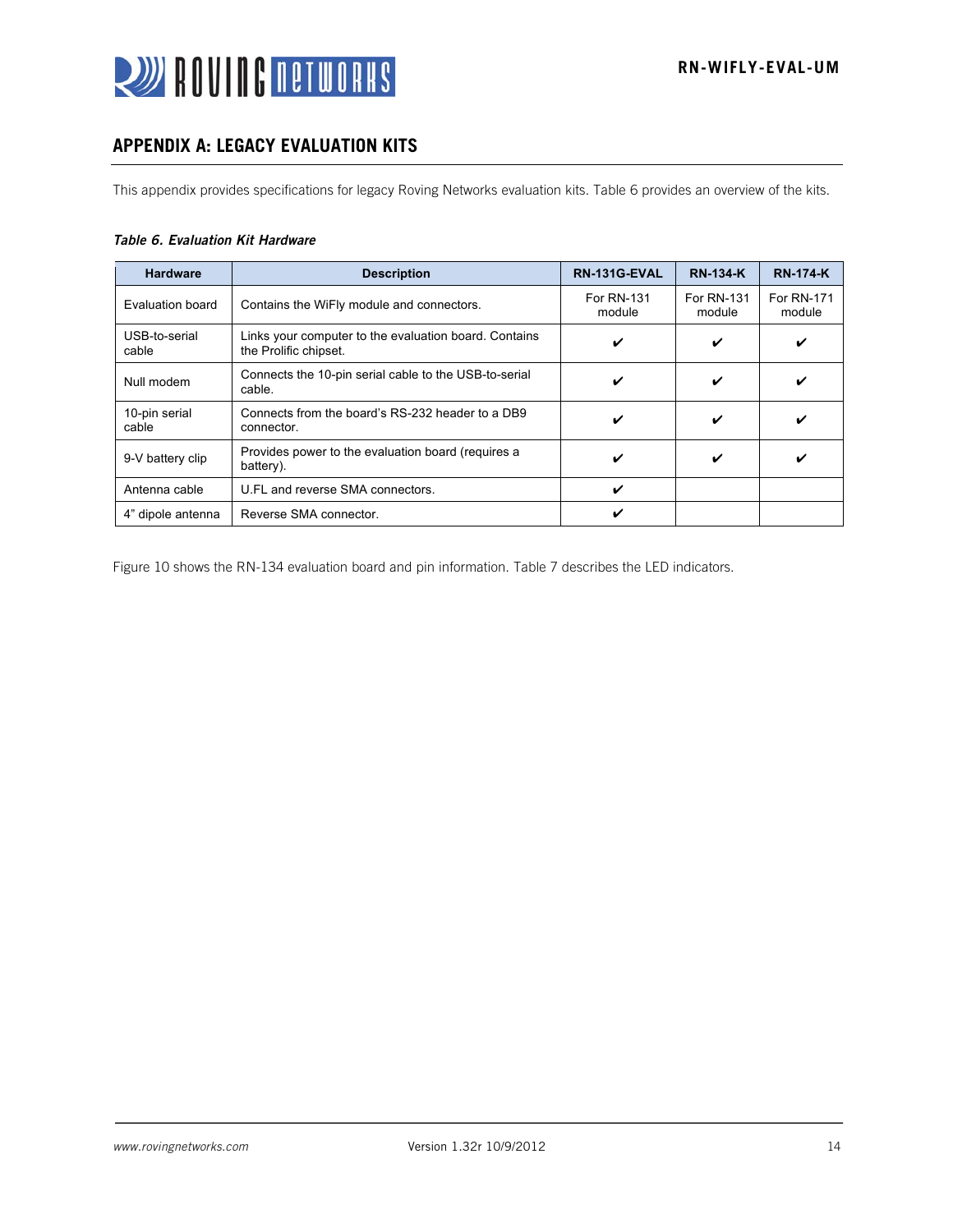

# *Figure 10. RN-134 Evaluation Board*



#### RS-232 Interface (J1)

|   | 5 |
|---|---|
|   |   |
| ۶ |   |
|   |   |
|   |   |

RX - input to evaluation board TX - output from evaluation board

| Pin | <b>Description</b> |  |
|-----|--------------------|--|
| 1   | No connect         |  |
| 2   | <b>RS-232</b>      |  |
| 3   | RS-232             |  |
| 4   | No connect         |  |
| 5   | GND                |  |
| 6   | No connect         |  |
| 7   | <b>RS-232</b>      |  |
| 8   | <b>RS-232</b>      |  |
| 9   | 5 to 12 VDC input  |  |
| 10  | No connect         |  |

## Power (J5)



| Pin | <b>Description</b> |
|-----|--------------------|
|     | 5 to 12 VDC        |
| 2   | GND                |

UART Interface (J3)



RX - input to evaluation board TX - output from evaluation board

| Pin | <b>Description</b> |  |
|-----|--------------------|--|
| 1   | 3.3 VDC output     |  |
| 2   | GND                |  |
| 3   | UART RX            |  |
| 4   | UART TX            |  |
| 5   | UART RTS           |  |
| 6   | UART CTS           |  |
| 7   | GPIO4              |  |
| 8   | GPIO5              |  |
| 9   | GPIO6              |  |
| 10  | GPIO7              |  |
| 11  | GPIO8              |  |
| 12  | GPIO9              |  |
| 13  | Reset              |  |

NOTE: The labels on the board for RX and TX are incorrect.

Sensors (J4)

1 58 2 3 4 6 7

| Pin | <b>Description</b>                     |
|-----|----------------------------------------|
|     | Sensor PWR                             |
| 2   | Resistor network<br>to Sensor 4        |
| 3   | <b>Resistor network</b><br>to Sensor 4 |
| 4   | Sensor 7                               |
| 5   | Sensor 4                               |
| 6   | Sensor 5                               |
| 7   | Sensor 6                               |
| ឧ   | GND                                    |

WARNING: Sensors must not have more than 1.2-V DC. Otherwise, the module may be permanently damaged.

#### Jumper Block (J2)



| <b>Pins</b> | <b>Description</b>               |  |
|-------------|----------------------------------|--|
|             | Ad hoc mode and<br>factory reset |  |
| 2           | Config 1                         |  |
| 3           | Config 2                         |  |
|             | Config 3                         |  |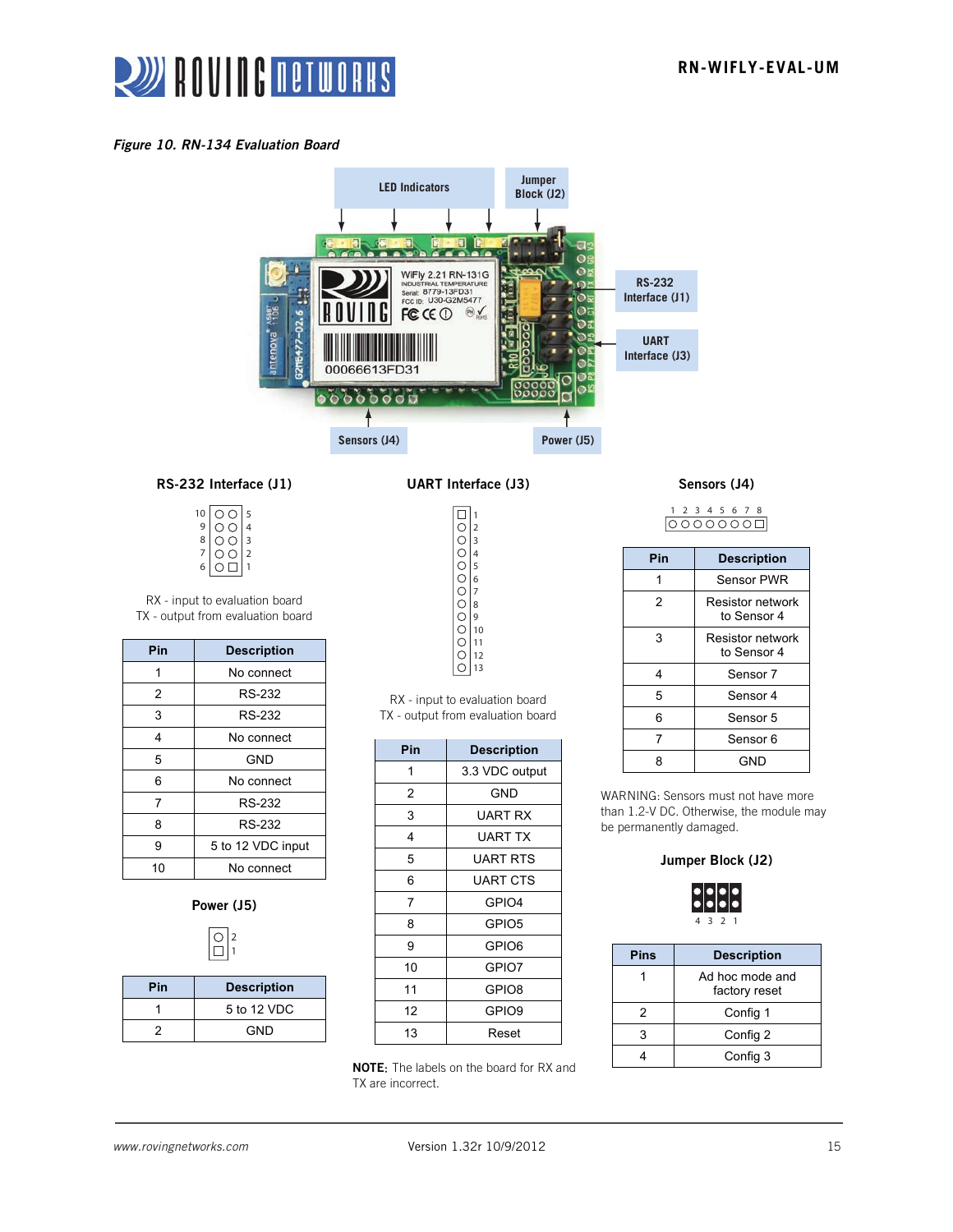

## *Table 7. RN-134 Evaluation Board LED Indicators*

| <b>Condition</b> | <b>Blue LED</b> | <b>Red LED</b>          | <b>Yellow LED</b>   | <b>Green LED</b>         |
|------------------|-----------------|-------------------------|---------------------|--------------------------|
| On solid         | Power On        |                         |                     | Connected over TCP       |
| Fast blink       |                 | Not associated          | Rx/Tx data transfer | No IP address            |
| Slow blink       |                 | Associated, no Internet | -                   | IP address OK            |
| Off              | No Power        | Associated, Internet OK | -                   | $\overline{\phantom{0}}$ |

Figure 11 shows the RN-174 evaluation board and pin information and Table 3 describes the LED indicators.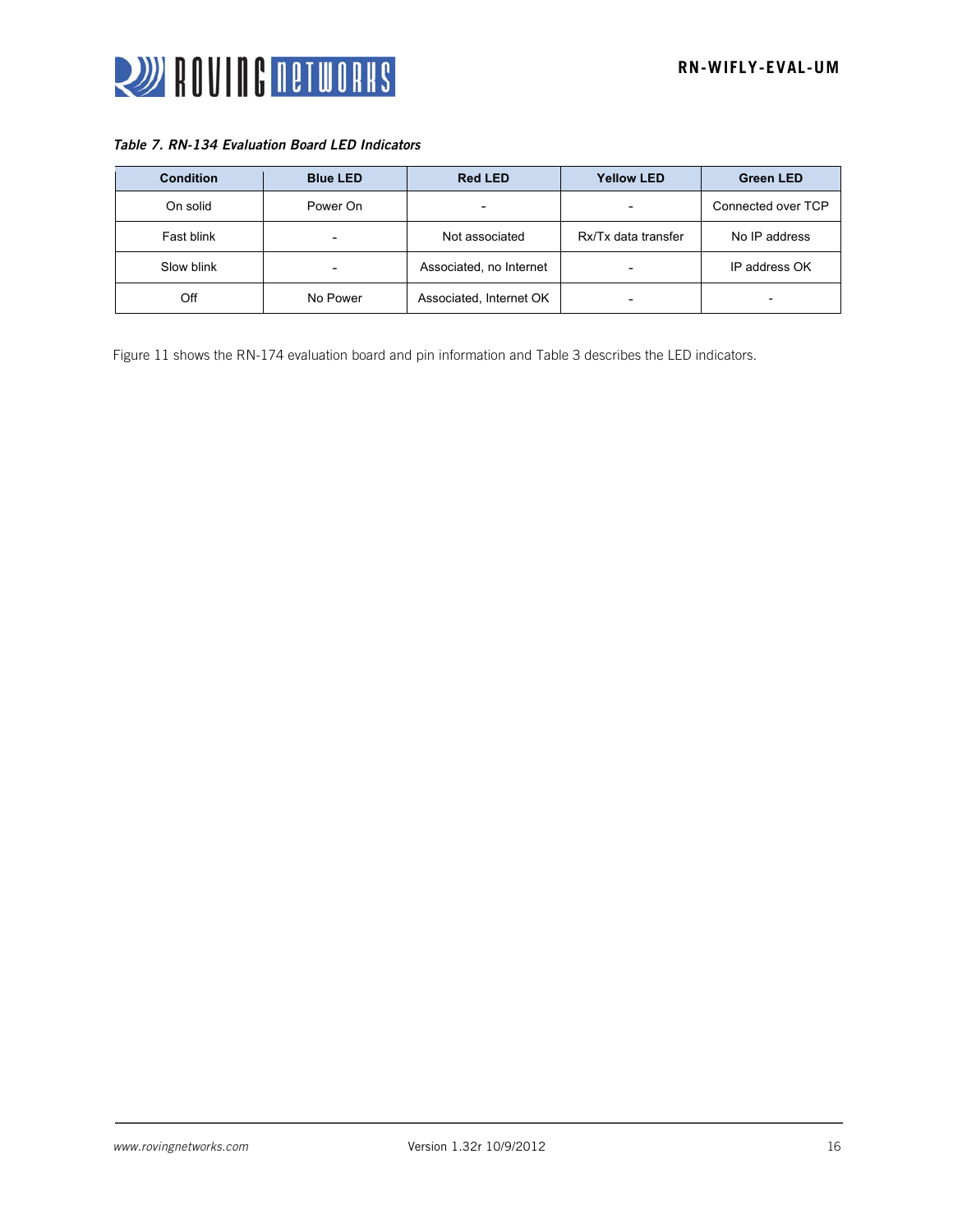

## *Figure 11. RN-174 Evaluation Board (Part 1 of 2)*



#### RS-232 Interface (J3)



RX - input to evaluation board TX - output from evaluation board

| Pin | <b>Description</b>                              |
|-----|-------------------------------------------------|
| 1   | No connect                                      |
| 2   | RS-232 TX                                       |
| 3   | RS-232 RX                                       |
| 4   | No connect                                      |
| 5   | GND                                             |
| 6   | No connect                                      |
| 7   | RS-232 RTS                                      |
| 8   | RS-232 CTS                                      |
| 9   | External DC 2 to 3.3 V<br>or 5 to 12 V (see J7) |
| 10  | No connect                                      |

## Power Select Jumper (J4)

High-Voltage Mode (Default). The board is powered by a source up to 12 V DC.



Low-Voltage Mode. The board is powered by 2.0- to 3.3-V DC only.



External Power Mode. Used when powering the board with regulated 3.3-V DC power.



GPIO Interface TTL Signals (J8)



RX - input to evaluation board TX - output from evaluation board

| Pin | <b>Description</b> |  |
|-----|--------------------|--|
| 1   | 3.3 VDD            |  |
| 2   | <b>GND</b>         |  |
| 3   | UART RX            |  |
| 4   | UART TX            |  |
| 5   | GPIO4              |  |
| 6   | GPIO5              |  |
| 7   | GPIO6              |  |
| 8   | GPIO7              |  |
| 9   | GPIO8 (1)          |  |
| 10  | GPIO9              |  |
| 11  | <b>UART CTS</b>    |  |
| 12  | UART RTS           |  |
| 13  | RESET              |  |

Sensors (J1)

9 8 7 6 5 4 3 2 1<br>  $\boxed{00000000}$ 

| Pin | <b>Description</b>        |  |
|-----|---------------------------|--|
| 1   | Sensor PWR                |  |
| 2   | Sensor 4 (3.3-V tolerant) |  |
| 3   | Sensor 5 (3.3-V tolerant) |  |
| 4   | Sensor 7 (1.2 V only)     |  |
| 5   | Sensor 5 (1.2 V only)     |  |
| 6   | Sensor 4 (1.2 V only)     |  |
| 7   | Sensor 6 (1.2 V only)     |  |
| 8   | Sensor 3 (1.2 V only)     |  |
| q   | GND                       |  |

WARNING: Voltage on pins marked *1.2 V Only* should not exceed 1.2 V or permanent damage will occur.

Power (J7)

2 1  $\boxed{\circ}$ 

| Pin | <b>Description</b>                              |
|-----|-------------------------------------------------|
|     | External DC 2 to 3.3 V or<br>5 to 12 V (see J4) |
|     | GND2                                            |

#### Pull Up/Down (J2)



Ad Hoc Mode/Factory Reset (J6)

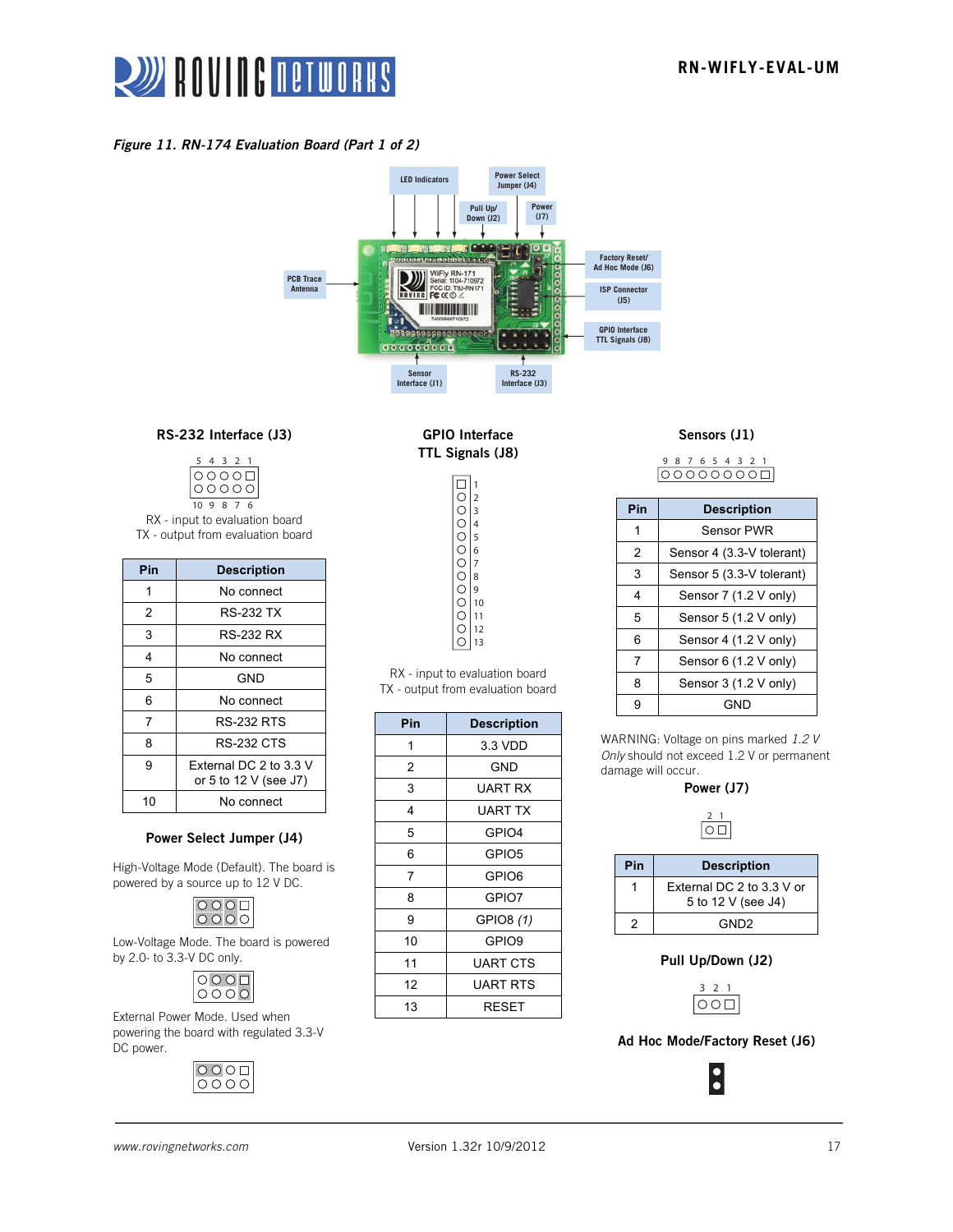

# *Figure 11. RN-174 Evaluation Board (Part 2 of 2)*

ISP Connector (J5)

| 1  | IО<br>Г                 | $\overline{\mathbf{c}}$ |
|----|-------------------------|-------------------------|
| 3  | ററ                      | 4                       |
| 5  | ( ) ( )                 | 6                       |
| 7  | 00                      | 8                       |
| q  | ററ                      | 10                      |
| 11 | ററ                      | 12                      |
| 13 | $\left( \ \right)$<br>⊖ | 14                      |
| 15 |                         | 16                      |
|    |                         |                         |

| Pin | <b>Description</b> |  |
|-----|--------------------|--|
| 1   | <b>GND</b>         |  |
| 2   | 3.3 VDD            |  |
| 3   | <b>DMA UART TX</b> |  |
| 4   | UART RX            |  |
| 5   | <b>FORCE AWAKE</b> |  |
| 6   | <b>RESET</b>       |  |
| 7   | DMA UART RX        |  |
| 8   | UART TX            |  |
| 9   | 3.3 VDD            |  |
| 10  | <b>GND</b>         |  |
| 11  | GPIO9              |  |
| 12  | GPIO4              |  |
| 13  | GPIO5              |  |
| 14  | GPIO6              |  |
| 15  | GPIO8              |  |
| 16  | Not Used           |  |

*Note:*

2. The RN-171 module drives GPIO8 HIGH on powerup, which overrides software configured powerup values, such as set sys value 0x0000 on GPIO8.

| <b>Condition</b> | <b>Blue LED</b> | <b>Red LED</b>           | <b>Yellow LED</b>   | <b>Green LED</b>         |
|------------------|-----------------|--------------------------|---------------------|--------------------------|
| On solid         | Not used        | $\overline{\phantom{0}}$ |                     | Connected over TCP       |
| Fast blink       | Not used        | Not associated           | Rx/Tx data transfer | No IP address            |
| Slow blink       | Not used        | Associated, no Internet  |                     | IP address OK            |
| Off              | Not used        | Associated, Internet OK  | -                   | $\overline{\phantom{0}}$ |

*Table 8. RN-174 Evaluation Board LED Indicators*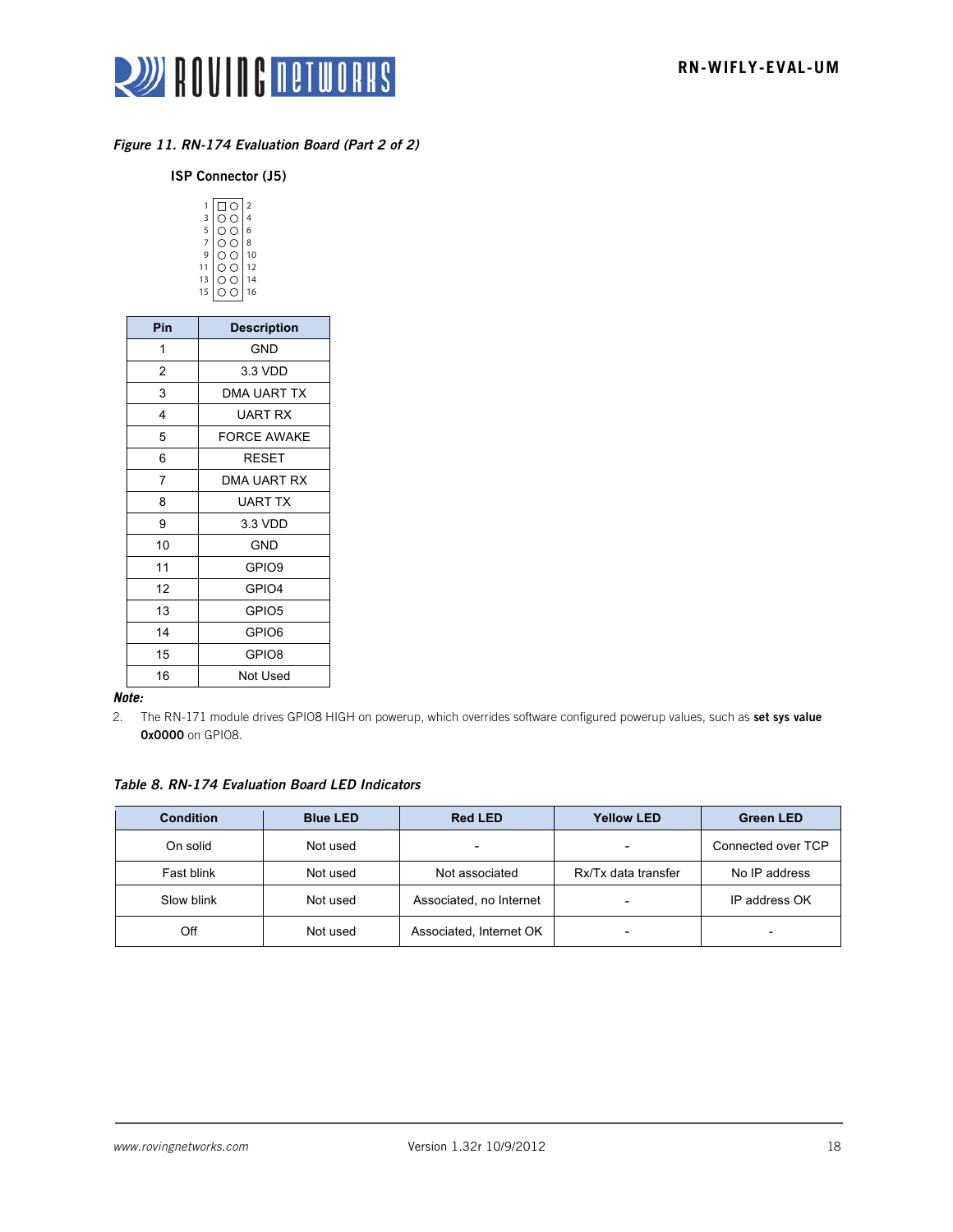

# **RN-134 & RN-174 Hardware Setup**

To set up the RN-134 and RN-174 evaluation kit hardware, perform the following steps:

- 1. Provide power to the board by soldering the provided 9-battery clip wire to the board (J7) and attaching a 9-V battery to the clip.
- 2. Connect the 10-pin serial cable to the evaluation board (J3). When looking at the top of the board, the cable should extend away from the board.
	- NOTE: If your computer has a DB9 connector, you can connect the 10-pin serial cable directly to it to complete setting up the hardware. The COM port in this case is COM1.
- 3. Connect the USB-to-serial cable to a USB port on your computer. Windows should automatically install the drivers for the cable. If it does not, download and install the Prolific drivers from the Support page on the Roving Networks website at http://www.rovingnetworks.com/support.php. Note the COM port to which you have attached the cable.
- 4. Connect the USB-to-serial cable to the 10-pin serial cable using the null modem.

Figure 12 shows the completed hardware setup for the RN-134 and RN-174 evaluation boards.

NOTE: By default, the WiFly module uses either the on-board chip antenna (RN-131G-EVAL and RN-134) or the PCB trace antenna (RN-174). If an antenna is included in your kit, you do not need to install it for the evaluation described in this document.

#### *Figure 12. Hardware Setup*

*RN-134 Evaluation Board Hardware Setup RN-174 Evaluation Board Hardware Setup*



NOTE: Refer to Power (J5) Figure 10 (RN-134) and Power (J7) in Figure 11 (RN-174) for information on where to solder the wires.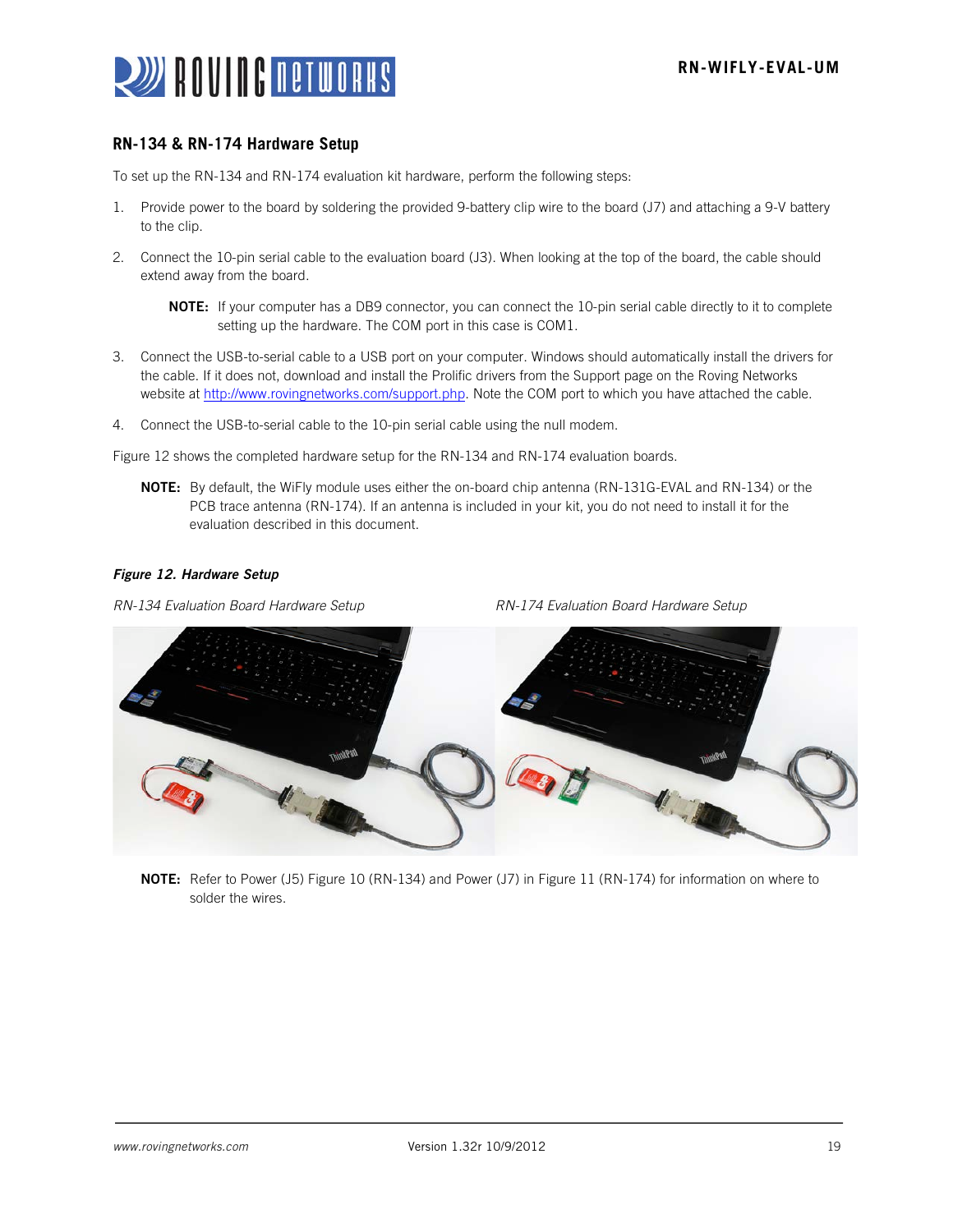

Table 9 shows the evaluation kit contents and ordering information.

## *Table 9. Legacy Evaluation Kit Contents*

| <b>Kit Photo</b> | <b>Contents</b>                                                                                                                                                                                                                                                                                                     |  |  |
|------------------|---------------------------------------------------------------------------------------------------------------------------------------------------------------------------------------------------------------------------------------------------------------------------------------------------------------------|--|--|
|                  | RN-131G-EVAL Kit<br>RN-134: Evaluation board for RN-131 module<br>RN-USB-SERIAL: USB-to-serial cable with male DB-9<br>connector<br>RN-UFL-SMA-6: U.FI-to-SMA connector cable<br>RN-SMA-4-RP: 4" reverse antenna with SMA connector<br>10-way ribbon cable with male DB-9 termination<br>Null modem<br>Battery clip |  |  |
|                  | <b>RN-134-K Kit</b><br>RN-134: Evaluation board for RN-131 module<br>RN-USB-SERIAL: USB-to-serial cable with male DB-9<br>connector<br>10 way ribbon cable with male DB-9 termination<br>Null modem<br>Battery clip                                                                                                 |  |  |
|                  | <b>RN-174-K Kit</b><br>RN-174: Evaluation board for RN-171 module<br>RN-USB-SERIAL: USB-to-serial cable with male DB-9<br>connector<br>10-way ribbon cable with male DB-9 termination<br>Null modem<br>Battery clip                                                                                                 |  |  |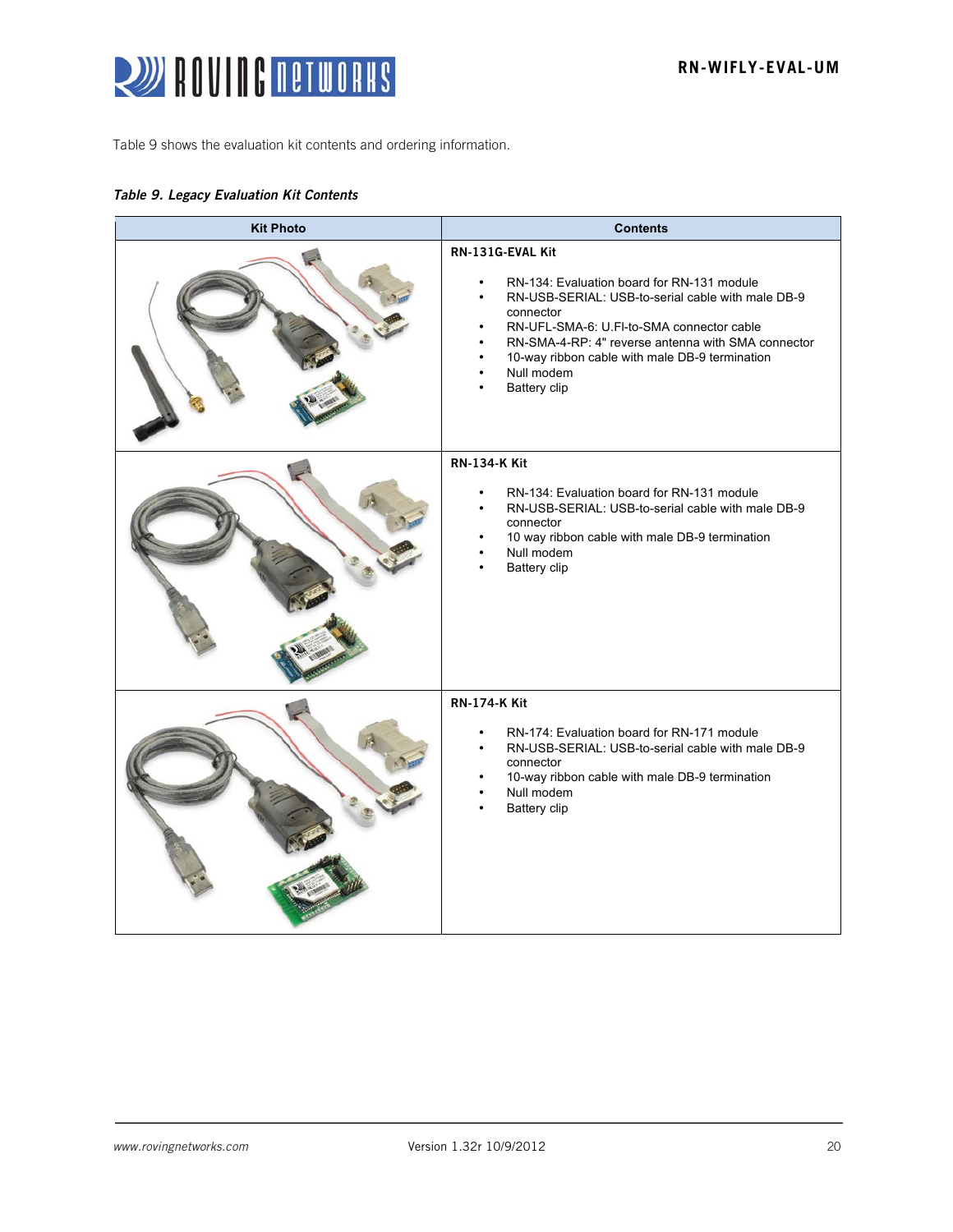



**NOTES:**